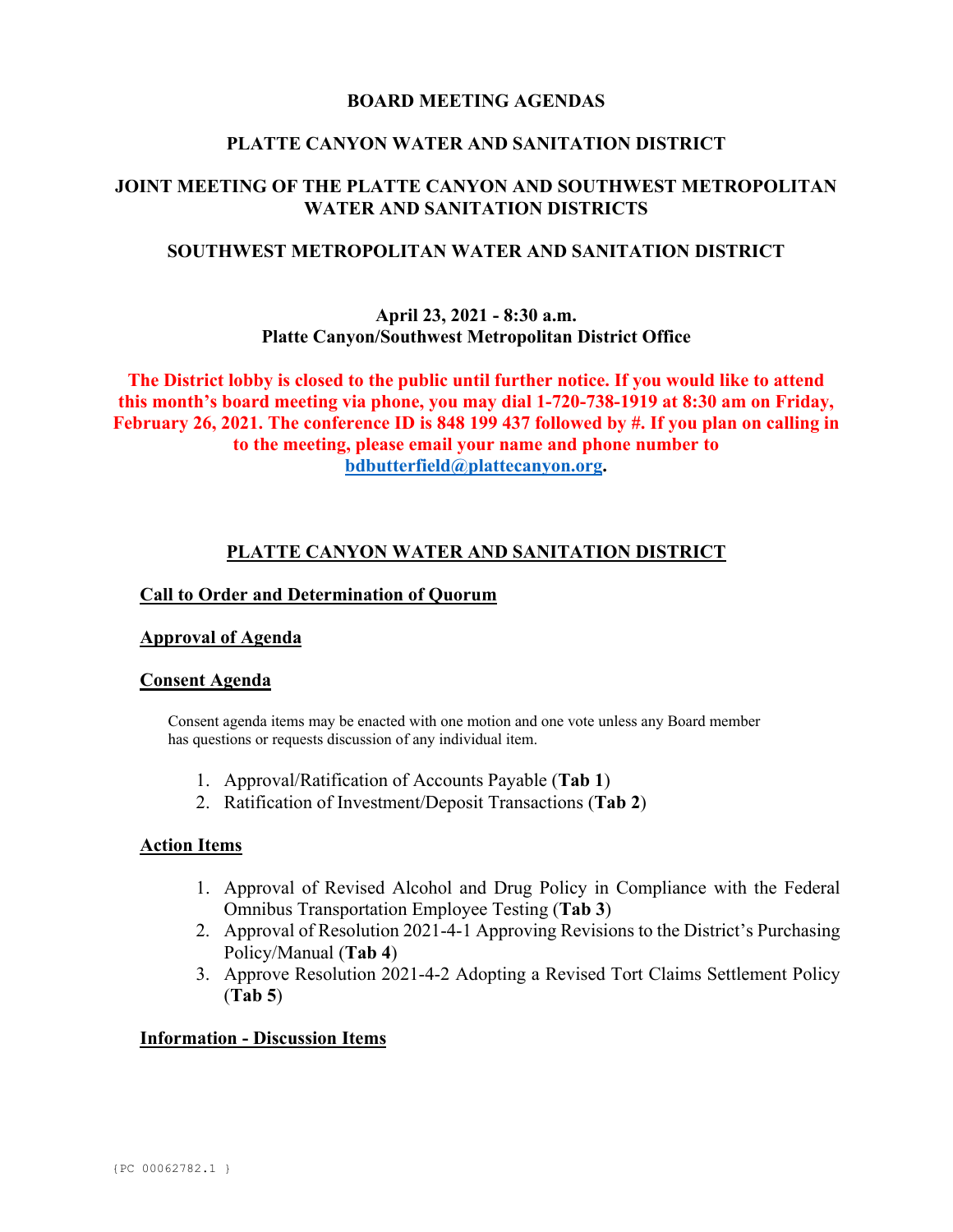# **JOINT MEETING PLATTE CANYON/SOUTHWEST METROPOLITAN**

## **Call to Order and Determination of Quorum**

## **Approval of Agenda**

### **Consent Agenda**

1. Approval of Minutes for the March 26, 2021 Joint Regular Meeting **(Tab 6**)

### **Action Items**

### **Information - Discussion Items**

- 1. Platte Canyon Financial Statements (**Tab 7**)
- 2. Southwest Metropolitan Financial Statements (**Tab 8**)
- 3. Platte Canyon Investment/Deposit Report (**Tab 9**)
- 4. Southwest Metropolitan Investment/Deposit Report (**Tab 10**)
- 5. Manager's Report (**Tab 11**)
- 6. Operations Report (**Tab 12**)
- 7. Operating Cost Comparison with Private Industry (**Tab 13**)
- 8. Construction Projects Report (**Tab 14**)

#### **New Business**

## **SOUTHWEST METROPOLITAN WATER AND SANITATION DISTRICT**

#### **Call to Order and Determination of Quorum**

#### **Approval of Agenda**

#### **Consent Agenda**

 Consent agenda items may be enacted with one motion and one vote unless any Board member has questions or requests discussion of any individual item.

- 1. Approval/Ratification of Accounts Payable (**Tab 15**)
- 2. Ratification of Investment/Deposit Transactions (**Tab 16**)